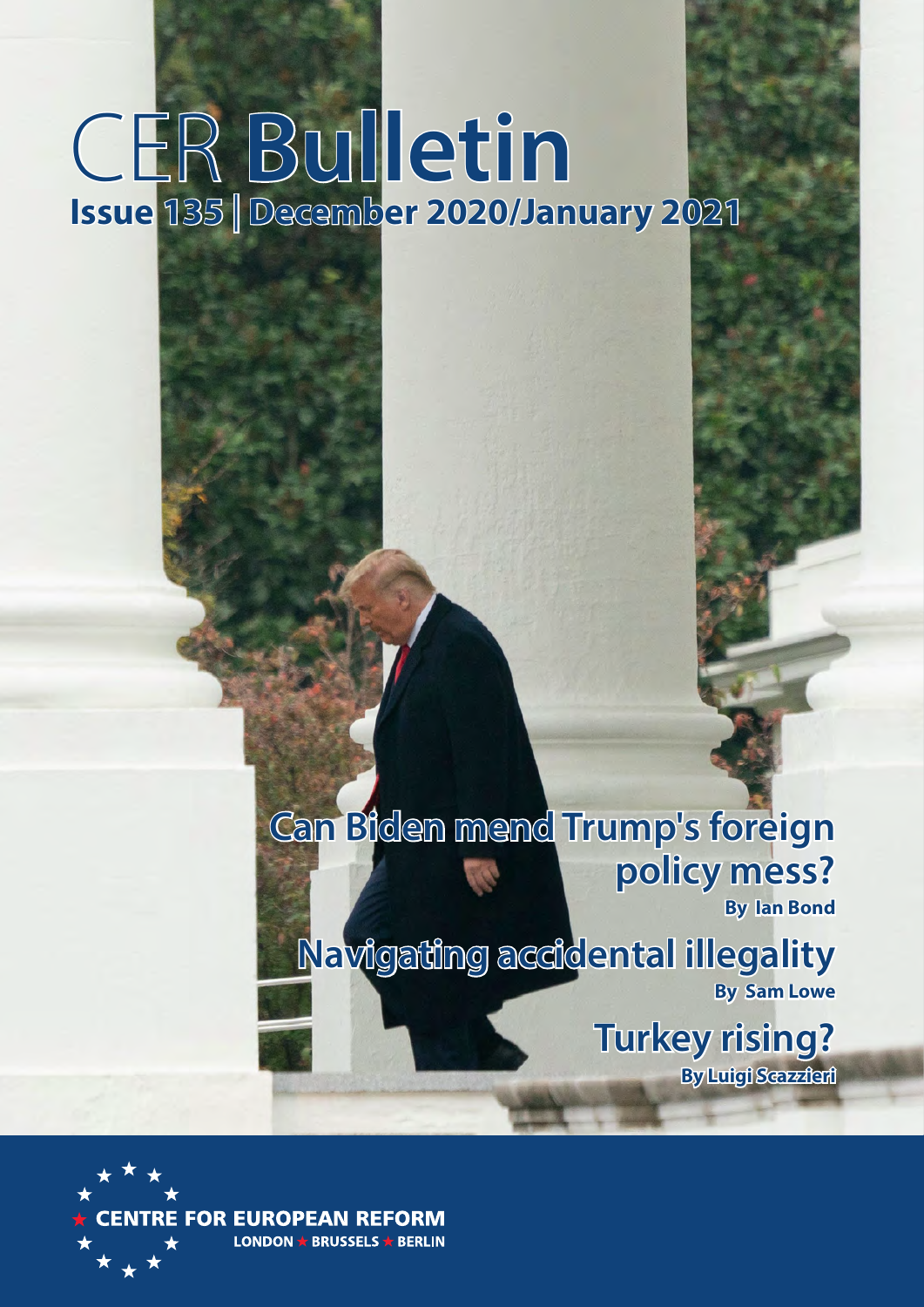



After Donald Trump's stormy inaugural address when he took office in January 2017, I wrote that Trump would "do enormous damage both to the US and to the rest of the world". His term of office is ending as turbulently as it began. President-elect Joe Biden is facing a major renovation project.

Trump can point to some successes. His administration brokered the diplomatic recognition of Israel by the UAE, Bahrain and Sudan – the first Arab countries to recognise Israel since Jordan in 1994. Trump developed good relations with Indian Prime Minister Narendra Modi and strengthened defence ties between the two countries, capitalising on shared concerns about China's rise.

Some things that could have gone wrong did not. Most experts, including at the CER, predicted that moving the US embassy from Tel Aviv to Jerusalem could cause unrest in the Arab world; it has not. Trump threatened North Korea at one point with "fire and fury like the world has never seen"; but he ended up avoiding war and holding three summits with North Korean leader Kim Jong-un instead.

But Trump's failures outweigh his successes. First, he wasted America's greatest foreign policy asset: its network of allies. When taking foreign policy decisions, he generally ignored America's friends; sometimes he actively

damaged them (for example, by imposing tariffs on steel and aluminium imports from countries such as Canada on supposed national security grounds). Despite the continuing Russian threat, Trump ordered the withdrawal of 12,000 troops from Germany, less than half of whom will be redeployed elsewhere in Europe. He is currently trying to withdraw US troops from Afghanistan, against military advice, even though the Taliban, al Qaeda and the Islamic State continue to threaten US and allied interests there.

Second, Trump has coddled authoritarian leaders, including US adversaries. He boasted to the author Bob Woodward that he had protected Saudi crown prince Mohammed bin Salman from facing any consequences after the murder of the journalist Jamal Khashoggi. Despite bipartisan concern in the US, Trump reportedly told Chinese leader Xi Jinping that building concentration camps for the Uyghur minority in the Xinjiang region was the right thing to do. At the request of Turkish President Recep Tayyip Erdoğan, Trump precipitously withdrew US troops from northern Syria, abandoning US allies in the process.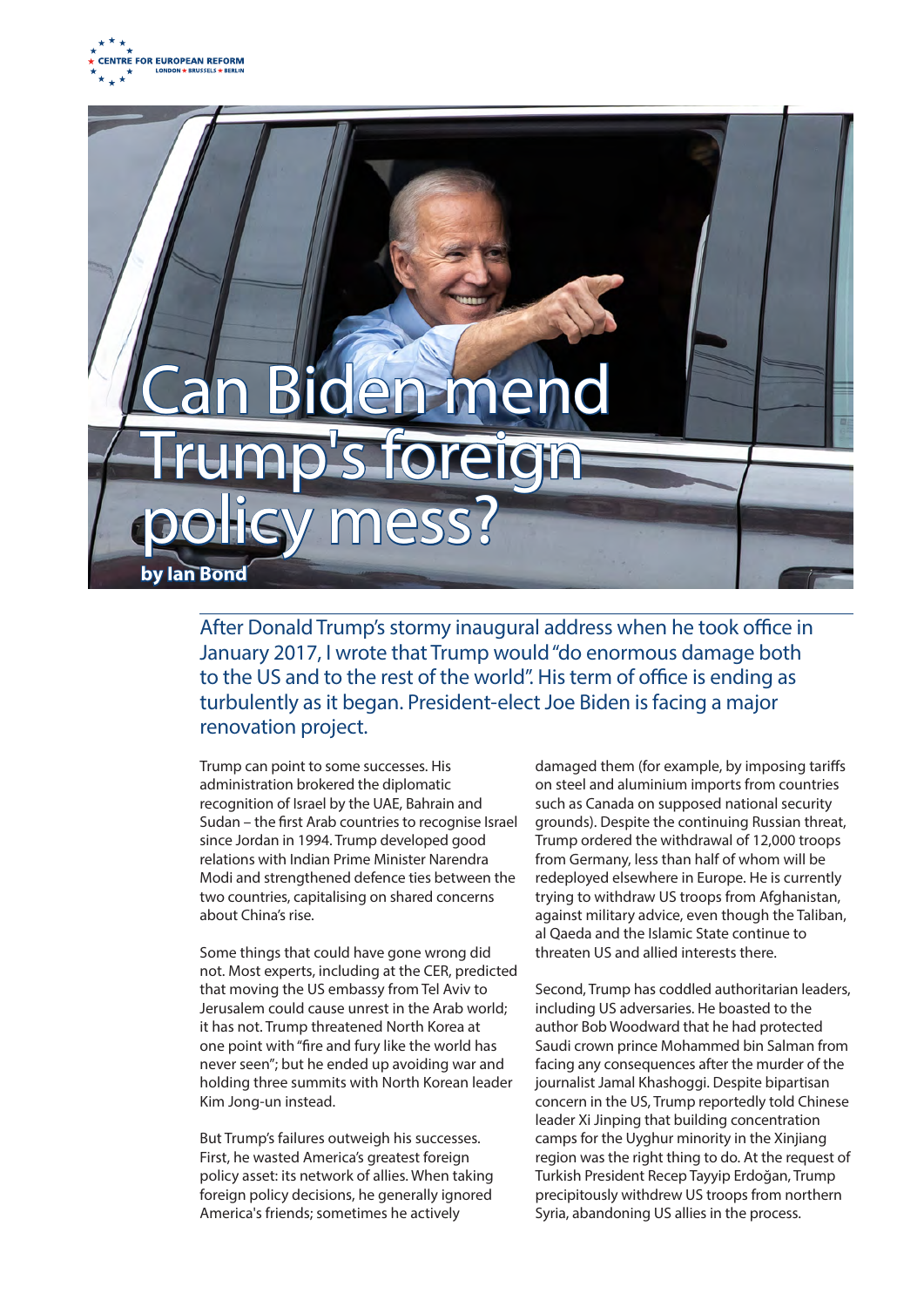Trump has consistently deferred to Vladimir Putin. Russia's interference in the 2016 US election went unpunished. Though the US imposed additional sanctions on Russia during Trump's term, Trump himself criticised Russia only rarely. In 2019, complaining of Russian non-compliance, he withdrew from the 1987 Intermediate-Range Nuclear Forces (INF) Treaty, which eliminated US and Soviet/Russian ground-based medium range missiles. But Russia is now free to deploy as many of these nuclear systems as it wants, unconstrained by the treaty. In 2020 Trump withdrew from the Open Skies treaty, a 1992 agreement involving 35 European and North American states that allows its members to overfly each other's territory in aircraft equipped with cameras, infra-red scanners, radar and other sensors; if Russia follows Trump in withdrawing from the agreement, US allies in Europe will lose useful insights into Russian military activity.

Third, Trump has rejected multilateral approaches to solving international challenges, seeing them as intrinsically disadvantageous to the US. He has undermined the World Trade Organisation, preventing the proper operation of its dispute settlement mechanism and forcing other countries to find work-arounds. In 2017, he announced that the US would withdraw from the Paris climate change agreement – which it did on November 4<sup>th</sup> 2020, the day after the US presidential election. Trump claimed that the agreement was "a massive redistribution of United States wealth to other countries" and criticised the influence that it would give other countries over US economic policy – ignoring the fact that any obligations would be mutual. In the midst of the COVID-19 pandemic he has withdrawn from the World Health Organisation, regarding it as excessively influenced by China, rather than working through it to counter the crisis.

Trump also pulled out of the Joint Comprehensive Plan of Action (JCPOA), the 2015 agreement between Iran and China, France, Germany, Russia, the UK and the US to constrain Iran's nuclear weapons programme. He imposed unilateral sanctions on Tehran instead, arguing that he could get a better deal than Barack Obama, both in terms of stopping Iran's nuclear and missile programmes and frustrating its aspirations to become a regional hegemon in the Middle East. But the US is now at odds with the other JCPOA signatories, and Iran has lost its main incentive to comply with the deal – namely the economic benefit of getting sanctions lifted. It has expanded its nuclear activities, bringing it closer to having a nuclear weapons capability. Meanwhile, the reduction of US forces in the Middle East has increased Iran's relative power in the region.

For a president supposedly determined to stand up to China, Trump's unilateralism has often served Beijing's interests. When Trump withdrew from the 12-nation Trans-Pacific Partnership (TPP) free trade deal in 2017, he lost the opportunity to create a huge economic space following US standards. He thereby handed the initiative to China – which has just signed the Regional Comprehensive Economic Partnership free trade deal with 14 Asia-Pacific countries, including seven of the original TPP countries.

In four years, Trump has shown that 'America first' is no basis for a superpower's foreign policy strategy. Indeed, he has had no strategy: he has been an unreliable ally (as the Syrian Kurds discovered, to their cost) and an inconsistent adversary (whose relationship with Kim Jongun went from "fire and fury" to "we fell in love"). Trump's legacy is a world in which America and its allies are weaker and its adversaries are stronger than in 2017.

According to opinion polling by the Pew Research Center, the number of people globally taking a favourable view of the US has fallen dramatically since Obama left office: it is at its lowest ever level in Australia, Canada, Japan and the UK. In the past, America's reputation has recovered quickly from such dips when a new president took office. But in Trump's lengthy refusal to concede defeat to Joe Biden the world sees a dysfunctional US, not a country with strong institutions and the rule of law. Big powers will be tempted to take advantage of US domestic paralysis; smaller countries will seek better relations with the rising powers as a hedge against US decline. If Biden cannot get a grip on the COVID-19 pandemic, or if Republicans, having ignored Trump's exploding budget deficit, now insist on austerity and block Biden's agenda, then the US will suffer lasting economic and political damage. In that case, voters could blame Biden and vote in another Trump-like candidate in 2025.

The US's democratic partners are looking forward to Biden's steady, consensual approach to foreign policy. But some of the damage Trump has done will take more than one presidential term to fix – if it can be fixed at all. For Europeans, the US remains an indispensable ally, but it may not be able to fill that role forever. European leaders would be well-advised to do what they can to help rebuild transatlantic ties and their populations' trust in the US; but they should also intensify their preparations for future storms.

# Ian Bond **Director of foreign policy, CER @CER\_IanBond**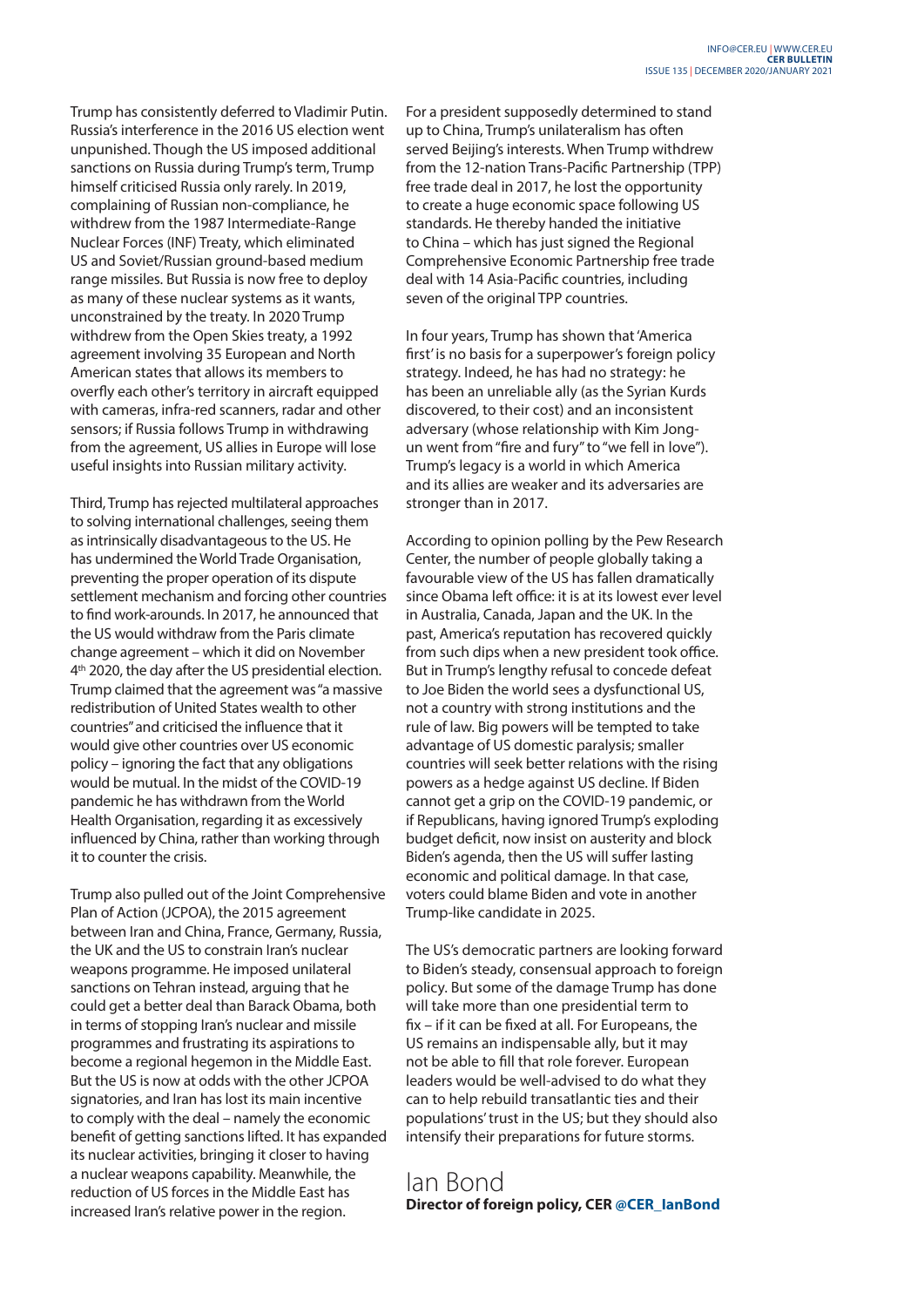



# Next year many companies selling goods or services between the UK and EU will inadvertently break some rule or other. But the immediate consequences of their inevitable infractions remain uncertain.

Even if the EU and UK succeed in concluding a free trade agreement (which at the time of writing is uncertain), on January 1<sup>st</sup> 2021 hundreds, perhaps thousands, of companies selling goods or services between the UK and EU will be breaking some rule or other, if only by mistake. Packets will be mislabelled, financial products will be sold from the wrong jurisdiction and people travelling to countries to meet clients will breach the terms of their visa. This accidental illegality will be widespread, and is an inevitable consequence of asking businesses to adjust to a radically different operating environment at breakneck speed.

It is not a question of whether companies will break the law – they will – but how vigorously the EU and UK authorities choose to enforce the new rules. Companies evidently need to fall into line as quickly as possible, but will the approach taken by regulators and market surveillance authorities be heavy-handed or more accommodating? The sheer number of temporary derogations and day-one mitigation measures announced by the UK suggest that, at least to begin with, it will prioritise crossborder flows over strict enforcement of the rules. But despite some limited measures being announced by individual member-states

– Belgium will not penalise companies that have made honest mistakes on their customs declarations for the first two months of the year, for example – there is still considerable uncertainty regarding the EU-wide approach.

Take product labelling. From January 1<sup>st</sup>, as is the case now, all British-produced products sold in the EU will need to have a CE mark applied, to show conformity with EU standards. What changes is that the producers in England, Wales and Scotland (Northern Ireland has its own specific issues) will not be able to directly release the product onto the European market. Instead, the EU-based importer will be required to accept liability if anything is found to be out of order. As such, the CE-marked product will have to be accompanied by a label listing the address of the EU importer/distributor (rather than the British producer's). For EU-produced goods sold in Britain, the UK government has announced that it will recognise CE marking until at least the end of 2021, but from January the goods will need to be accompanied by the importer's details.

There has been a lot of confusion on the issue of labelling, with the UK's guidance changing over the course of the year. It should not therefore be surprising if many imported products are not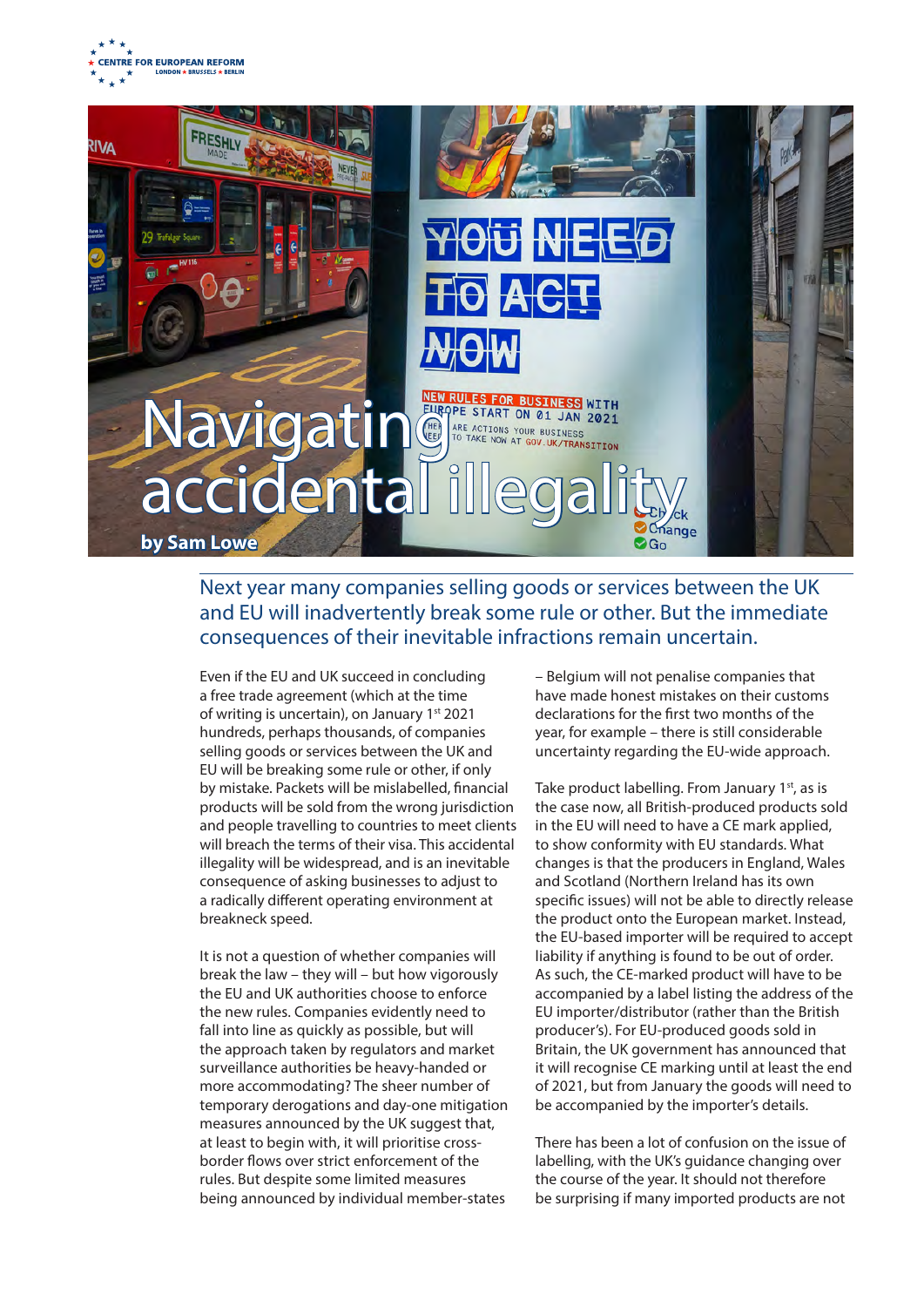accompanied by the correct documentation when placed on the EU or UK markets. Whether the correct labels have been applied to imported goods is not usually checked at the border, but in the marketplace by the relevant countries' market surveillance authorities. Failure to comply can lead to product recalls, fines and (theoretically) imprisonment. In practice, we do not know what approach EU member-states and UK authorities will take to policing and ensuring compliance.

Legal uncertainty exists even for well-prepared UK-based investment banks that plan to continue selling their services to EU-based clients. In the expected absence of equivalence arrangements covering investment banking, UK-based firms that have established an EU entity are planning to rely on a process called reverse solicitation to justify continuing to serve existing EU-based clients from Britain. This is an area where individual member-states' regulators have discretion, and the UK firms will need to be able to convincingly argue that it was entirely the client's decision to continue to buy services from the UK-based operation, even though they were given the option to move their custom to an EU-based entity. Investment banks must set up an EU-based subsidiary, move EU-focused sales teams to within the EU and offer EU-based clients the opportunity to shift their business out of the UK before they can confidently accept custom through reverse solicitation. Even if the bank has taken all of these steps, and can make a convincing argument that it is acting entirely at the client's direction and in the client's interest, it still runs the risk of falling foul of the regulator – especially if a lot of trading activity remains in the UK. At best UK-based investment banks are looking for legal assurances that they will receive a warning from regulators before facing sanction.

This heightened degree of operating uncertainty increases the cost of doing business – once routine transactions will now need to be examined by lawyers, and risk assessments will need to be undertaken. At the more extreme end, some UK firms fear that the legality of long-term trades with EU-based counterparties (for example a bilateral derivatives contract) could be called into question, either by the counterparty if the trade goes against them, or by EU regulators. Here the issue is not that investment banks have failed to prepare for new post-Brexit terms of trade – they have spent a lot of money doing so – but that the regulatory and enforcement environment is uncertain and discretionary.

Even travelling for work becomes more tricky. While visas will not be required for UK nationals going on business trips to the EU from January 1<sup>st</sup> (so long as they do not stay for more than 90 days in a 180-day period), there will be restrictions on the type of activity they are permitted to carry out. Generally speaking, short-term business visitors will not be able to sell products or services to the general public or receive payment from a business or person based in the EU. Meetings and consultations might be permitted, while market research and commercial transactions might not be. However, there is no EU-wide list setting out which activities are permitted or not (although a future EU-UK free trade agreement could provide a partial one) and the types of permitted activities vary by member-state.

As with the examples above, the enforcement environment matters – and while it might seem inconceivable that British business people entering the EU will be interrogated at the border by jobsworth officials, it is possible. For EU nationals entering the UK for a business trip, breaching the terms of their visa could see their employer face civil penalties of up to £20,000 per non-compliant visitor, jail time and severe reputational damage. While a degree of leniency, at least in the short-run, might be expected, if there are continued breaches at some point authorities will probably take a harder line.

The three examples highlighted in this piece provide a snapshot of the issues facing companies in the New Year. Technically, while all of the above (and more) applies whether there is a EU-UK trade deal or not, for political reasons regulators will be more inclined to be indulgent if there is an agreement. But any grace periods are likely to be short, discretionary and inconsistently applied across member-states, if they exist at all. Beyond the headline grabbing queues at the border, businesses trading goods and services between the EU and UK face the unenviable task of navigating a confusing legal and enforcement environment for the foreseeable future.

Sam Lowe **Senior research fellow, CER @SamuelMarcLowe**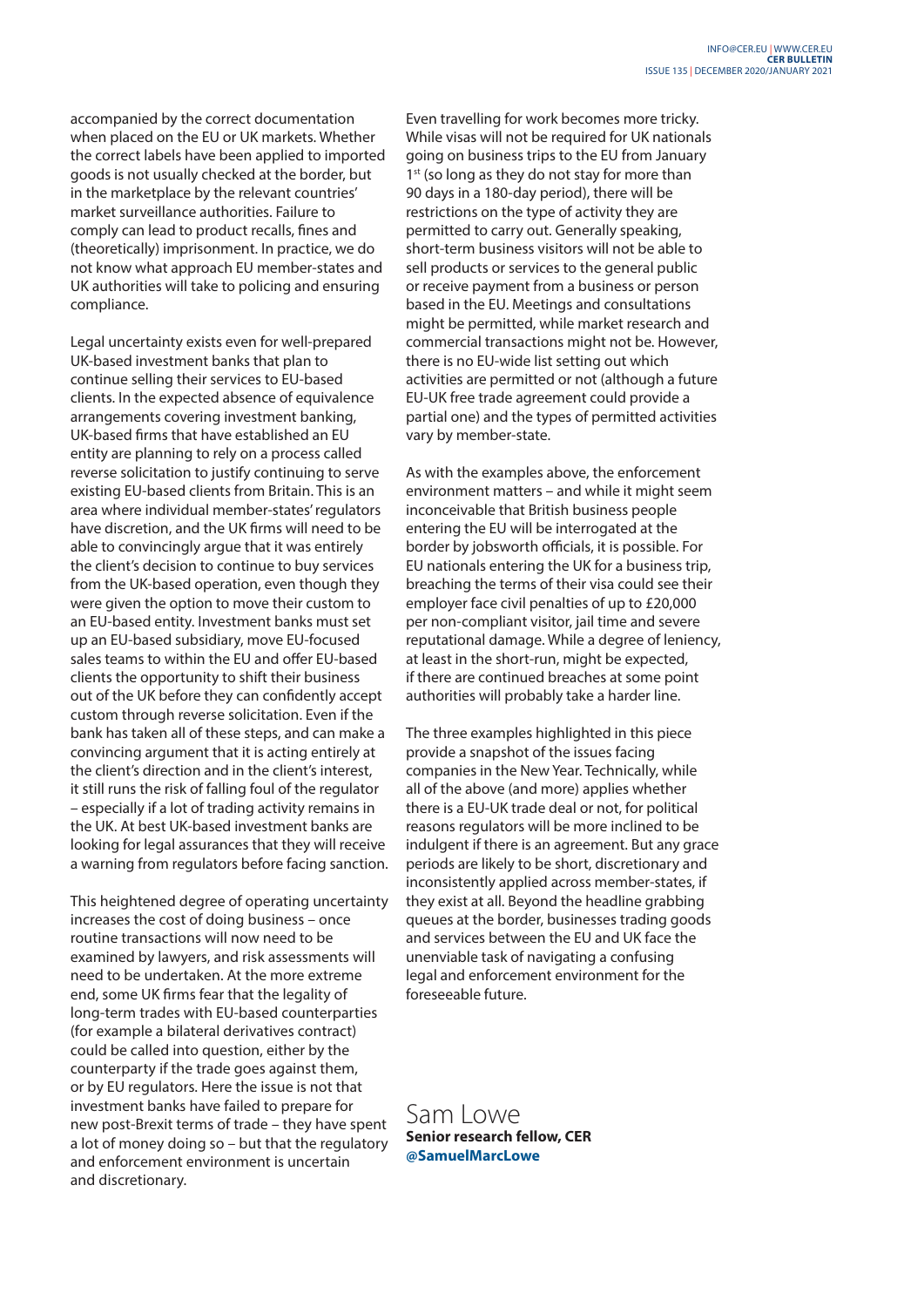



# Turkey's foreign policy has become increasingly militarised and assertive, driven by a mix of ambition, security concerns and domestic politics. However, despite its recent successes, Ankara is at risk of overreaching.

Turkish foreign policy has become increasingly assertive and militarised over the past few years as Ankara has drifted further from the West. Turkey has behaved aggressively towards Greece and Cyprus in the Eastern Mediterranean, sending exploration vessels accompanied by warships to prospect for hydrocarbons, and asserting its claims both to contested waters and a share of the region's gas resources. Earlier this year, Ankara encouraged thousands of migrants to try to cross into Greece, a move that the EU saw as an orchestrated assault on the Greek border. At the same time, Turkey's relationship with the US has severely deteriorated as a result of Washington's support for the Syrian Kurds and Ankara's purchase of a Russian S-400 air defence system.

Turkey has become involved in many conflicts in the Middle East and North Africa. Turkish forces have carried out several incursions into Syria since 2016, establishing a buffer zone in the country's north to prevent the Syrian Kurds from consolidating their presence on Turkey's border, and to prevent Russia and the Assad regime from defeating the remaining rebels and creating a wave of refugees that would pour into Turkey. At the same time, Turkish forces have fought against the Kurdish PKK terrorist

group in northern Iraq. In September, Turkey irritated its NATO allies by providing Azerbaijan with political backing, drones and – reportedly – fighters from Syria during its recent offensive to recapture the breakaway Nagorno-Karabakh region. The war cemented Turkey's status as a key player in the Caucasus.

Turkey has also sought to expand its influence in the Middle East and Africa. Early in 2020 Ankara intervened in Libya's conflict, providing military assistance to the beleaguered UN-backed Government of National Accord (GNA) in Tripoli. Ankara's support allowed the GNA to repel military commander Khalifa Haftar's attempt to seize power, stabilising the situation and creating the conditions for the parties to agree a ceasefire. At the same time, Turkey has also tried to deepen political and economic links with countries like Algeria, Niger and Tunisia, as well as establishing a military base in Somalia.

Turkish foreign policy is being driven by a combination of three factors. The first is President Recep Tayyip Erdoğan's ambition to revive Turkey's status as a major regional power. This ambition is fuelled by nationalism, often tinted with religion, and underpinned by a belief that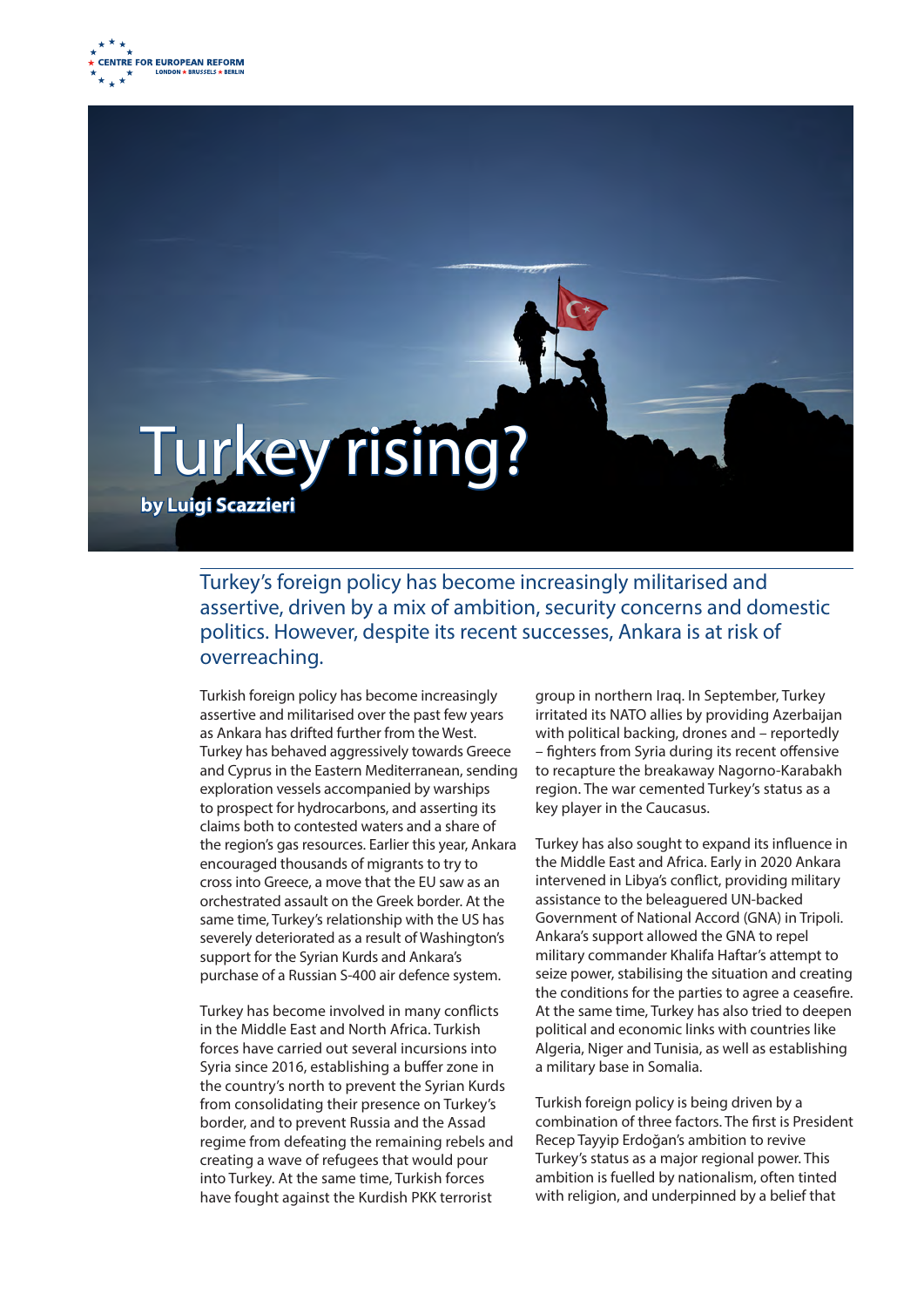the global balance of power is shifting away from the West. Under Erdoğan, Turkey has sought to position itself as the leader of the Sunni world, prominently backing the cause of the Muslim Brotherhood, supporting the Palestinian cause and engaging in a struggle for supremacy with the rival bloc of the UAE, Egypt and Saudi Arabia.

The second factor driving Turkish foreign policy is a sense of insecurity created by a regional environment that has become more threatening – in part due to Ankara's own actions. The conflict in Syria, with the emergence of ISIS on Turkey's doorstep and the rise of the Kurdish YPG militia, has undermined Turkey's security and created incentives for a more militarised foreign policy. Turkey feels that its Western allies have not taken its security concerns seriously. At the same time, as Ankara has become more assertive, it has prompted Cyprus, Egypt, France, Greece and the UAE to form a de-facto coalition to contain it, for example excluding Turkey from the exploitation of the Eastern Mediterranean's gas resources. This has led to Ankara feeling surrounded and prompted it to be even more assertive.

The third factor driving Turkish foreign policy is domestic politics. Ankara's shift towards a more militarised policy coincides with Erdoğan's alliance with the ultranationalist Nationalist Movement Party (MHP) and the failure of the peace process with the PKK in 2015. At the same time, with Turkey's economy in deep crisis and growing domestic opposition to his government, pursuing an assertive foreign policy has become a tool for Erdoğan to boost his popularity. Turkey's successes abroad have fed a sense of national pride. Moreover, it is difficult for the opposition to criticise the government's foreign policy. For example, Ankara's stance on maritime boundaries in the Eastern Mediterranean is not new and is shared by the opposition.

Turkey's more assertive foreign policy has also been fuelled by Donald Trump's willingness to strike deals with Erdoğan, for example removing US troops from the Syrian-Turkish border to allow Turkey to attack the YPG in Syria in October 2019, and showing restraint in penalising Turkey for the purchase of the S-400, resisting pressure from Congress to impose economic sanctions. At the same time, the lack of US engagement in the Middle East under Trump allowed rivalry between Turkey and its regional adversaries to escalate.

Fear of financial collapse, combined with COVID-19, pressure from the US and EU and worries about a clash with Russia could nudge Ankara into a less confrontational attitude

towards the West. Erdoğan is pragmatic enough to adjust course to avoid catastrophic outcomes, as shown by his early November decision to replace Turkey's finance minister and central bank governor and to rhetorically embrace the need for reform to prevent a full-blown economic crisis. Erdoğan might also decide to end naval operations aimed at Greece and Cyprus, and seek a compromise with Washington so the S-400s are not deployed – if he thinks that doing so is necessary.

However, Turkey's foreign policy trajectory is unlikely to change in a significant way, because Erdoğan will not abandon his ambition for Turkey to become a major power and will continue to try to advance its influence in the Middle East and Africa, even if he reduces tensions with Europe and the US. Moreover, Erdoğan has lost many moderate voters in the past few years, and he is unlikely to regain them so long as the economy remains weak. Appealing to nationalism may offer the only possible path to victory in the next elections, scheduled for 2023.

The more Ankara asserts itself, the more it will be at risk of overreaching. Its military efforts, based on using a mix of Syrian mercenaries and drones, have been both low-cost and successful so far, and Turkey has established itself as one of the major players in many of the conflicts in the Middle East and North Africa. However, Ankara seems to lack a clear end goal for many of the regional conflicts it is involved in. For example, it is difficult to see how it can extricate itself from the conflict in Syria. Moreover, Turkey's room for manoeuvre is likely to be increasingly constrained by its rivalry with Russia, and by Greece, Egypt, the UAE and France increasing their co-operation to contain its ambitions in the region.

Europe and the US will have to craft an approach towards Turkey that maintains co-operation in areas of shared interest like countering terrorism, steers Ankara away from direct confrontation and also tries to defuse the rivalry between Turkey and its adversaries. Joe Biden's election as US President makes it more likely that the US will be willing to pressure Ankara to reduce tensions, and this will embolden the EU to follow suit. At the same time, Europe and the US should do their best to ease tensions between Turkey and its neighbours, especially in the Eastern Mediterranean, to prevent escalation and a potential rupture between Turkey and the West.

Luigi Scazzieri **Research fellow, CER @LScazzieri**